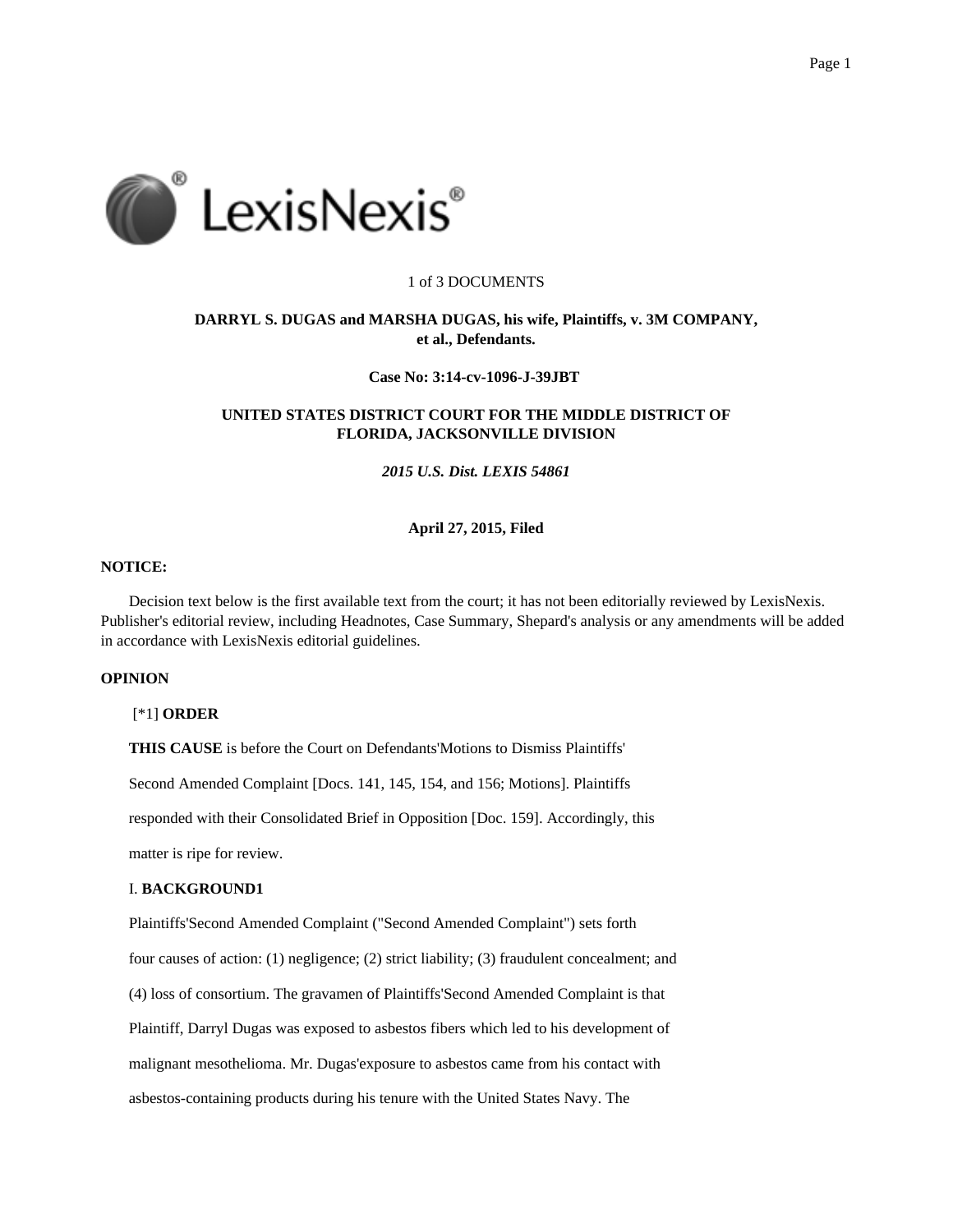1In considering a motion to dismiss pursuant to *Rule 12(b)(6)*, the allegations in the Second Amended Complaint must be accepted as true and construed in the light most favorable to Plaintiff. See *Hill v. White, 321 F.3d 1334, 1335 (11th Cir. 2003)* .

products were either mined, processed, supplied, manufactured, or distributed by

Defendants, or their predecessors. 2 Following Mr. Dugas'sfiling of his Second Amended Complaint, Defendants, 3M Company ("3M"), United Technologies Corporation [\*2] ("UTC") , Shell Oil Company ("Shell"), and IMO Industries, Incorporated ("IMO") (collectively, "Defendants") filed motions to dismiss arguing that Plaintiffs' Second Amended Complaint fails to state a claim upon which relief can be granted, and fails to plead fraudulent concealment with the requisite level of specificity.

Specifically, Defendant UTC argues that Plaintiffs'Second Amended Complaint fails to allege sufficient facts from which a plausible claim for relief can be ascertained as to all claims . Defendants 3M and Shell focus their Motions to Dismiss on Count Three, arguing that Plaintiffs'factual allegations are inadequate to state a claim for

fraudulent concealment. 3Defendant IMO also focuses its Motion to Dismiss on Count Three of Plaintiffs'Second Amended Complaint, but adds the argument that Count Four should fail as a derivative claim, if Count Three fails .

# II. **DISCUSSION**

### *1. Florida 's Asbestos and Silica Compensation Fairness Act*

Preliminarily, the Court considers an argument raised by Honeywell International Incorporated ("Honeywell") as adopted and incorporated in Defendants Shell's and 3M's

2 Subsequent to the filing of the Defendants'Motions, the parties have stipulated [\*3] that the claims remaining against 3M Company ("3M") stem only from Mr. Dugas'use of 3M's safety masks which failed to protect Mr. Dugas from asbestos exposure. (Doc. 285).

3 3M and Shell also "adopt[] and incorporate[]" the other Defendants'motions to dismiss. The Court will therefore consider the other Motions to Dismiss where applicable to 3M and Shell.

### - 2 -

Motions to Dismiss.4 The argument advanced by Honeywell is that Plaintiffs'Second Amended Complaint should be dismissed for failure to comply with *Section 774.205*, *Florida Statutes . Section 774.205* sets forth specific and heightened pleading requirements for plaintiffs alleging a claim involving asbestos or silica. Plaintiffs contend that *Section 77* 4.205 does not apply in this case because it conflicts with the concept of "notice pleading" contemplated by the Federal Rules of Civil Procedure ("Rule(s)") . This case was removed from state court pursuant to the federal officer removal statute, 28

U.S.C. §1442. As with cases removed on the basis of diversity jurisdiction, cases removed on the basis of Section 1442 apply state substantive law and federal procedural law. *Kolibash v. Comm. on Legal Ethics of W. Virginia Bar, 872 F.2d 571, 576-77 (4th Cir. 1989)* ("The federal officer removal statute permits a state action to be adjudicated on the merits in a federal court 'freefrom local interests [\*4] or prejudice,'and a federal officer is therefore guaranteed a federal forum in which federal rules of procedure will be applied. ") (quoting *Arizona v. Manypenny, 451 U.S. 232 , 241-42, (1981 ))* .

To aid courts in determining whether a law is substantive or procedural, "the

Supreme Court developed a two-part test in Hanna."5Royalty *Network, Inc. v. Harris, 756 F.3d 1351, 1357 (11th Cir. 2014)* (quotation and citation omitted). Where a federal law sought to be applied is a Federal Rule of Civil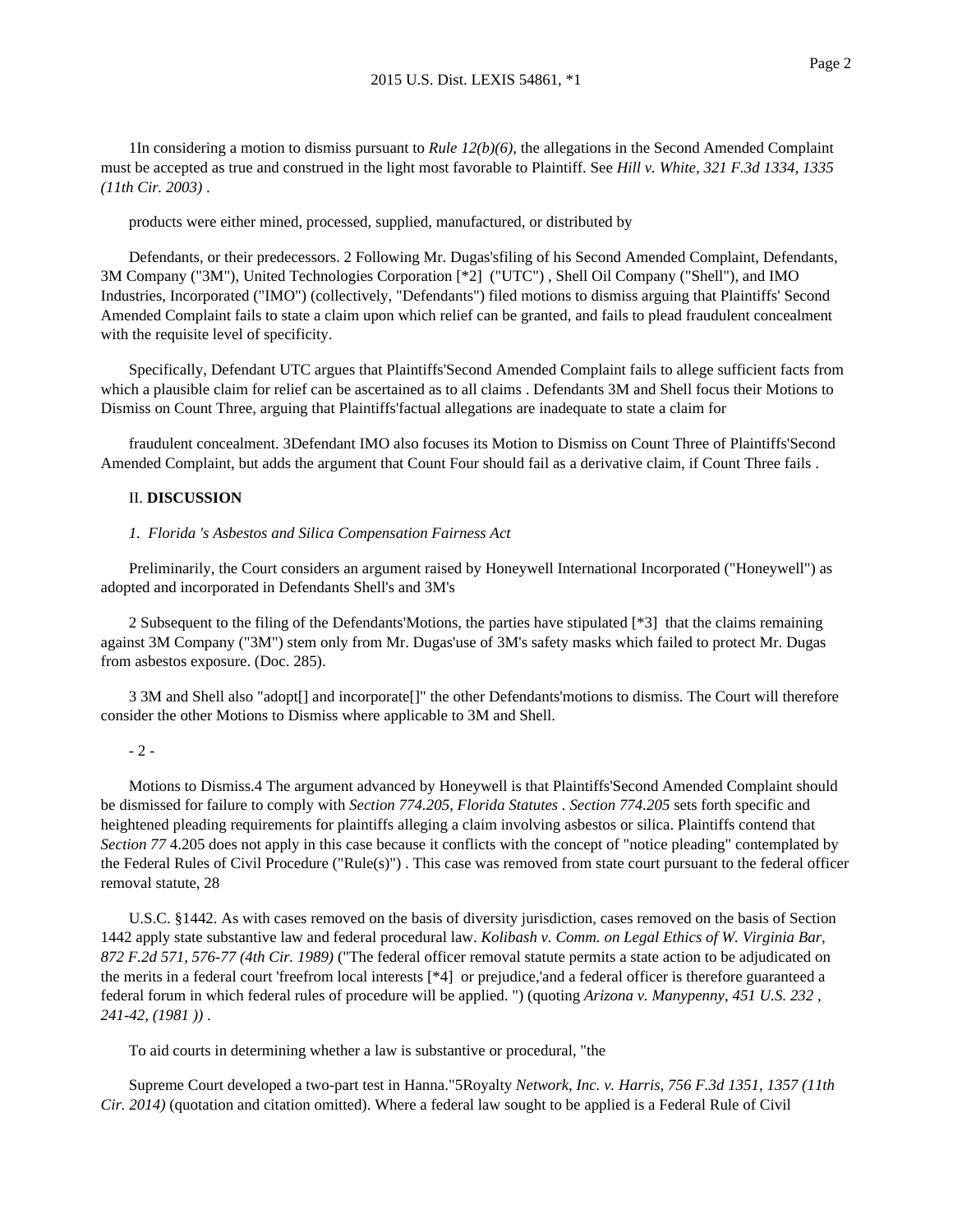Procedure, "the district court must first decide whether the [rule] is sufficiently broad to control the issue before the court." Royalty Network, Inc., 756 F.3d at 1358 (quotation and citation omitted). "If the federal

4 Honeywell and Plaintiffs previously agreed to dismiss Honeywell from this case. (Doc. 262).

*5 Hanna v. Plumer, 380 U.S. 460, 465 (1965)* .

- 3 -

procedural rule is sufficiently broad to control the issue and conflicts with the state law, the federal procedural rule applies instead of the state law. " !Q.

In this case, the state law, *Section 774.205*, requires that a plaintiff alleging asbestos exposure include with his complaint, among other things, "a written report and supporting test results constituting prima facie evidence of the exposed person's asbestos-related ... physical impairment meeting the requirements of s. 774 .204(2), (3), (5), or (6) ." *Fla. Stat§ 774.205(2)*. *Federal Rule of Civil Procedure 8*, on the other hand , only requires [\*5] a complaint to include "a short and plain statement of the claim showing that the pleader is entitled to relief[.]" If this Court required Plaintiffs to meet *Section 774* .205's dictates, it would require a heightened pleading requirement not contemplated by the Federal Rules of Civil Procedure. Such an approach has already been considered and rejected by the Eleventh Circuit relating to punitive damages. *Cohen v. Office Depot. Inc., 184 F.3d 1292, 1298 (11th Cir. 1999)*, vacated on other grounds, *204 F.3d 1069 (11th Cir. 2000)* ("A state law may conflict with a Federal Rule even where it violates no affirmative command or requirement of the rule, if the Federal Rule 'occupiesthe statute'sfield of operation ."')(quoting *Hanna, 380 U.S . at 470*) . The Court in Cohen held that a conflict exists between *Federal Rule of Civil Procedure 8*, which allows a plaintiff to include in a complaint a request for all the relief sought and a state law that requires leave of the court before a request of punitive damages can be

made. 19.:.Because the court in Cohen found that pleading rules such as *Federal Rule of Civil Procedure Rule 8* "relate[] to the practice and procedure" of federal courts, the

Court held that *Rule 8* controlled and the state law did not apply. 19.:.at 1299 (quotation and citation omitted).

#### - 4 -

Indeed, another court in this district, relying on Cohen and Hanna held that a plaintiff'sfailure [\*6] to meet the pleading requirements found in *Section 774* .205 did not doom his case because *Section 774* .205 conflicted "with the basic notice pleading requirements of *Federal Rule of Civil Procedure 7 through 10* . . . ." Hughes v. Am. TripolL Inc., No. 2:04CV485FTM29DNF, 2006 WL 1529051, at \*3 (M.D. Fla . May 30, 2006) . The court in *Braddock v. Orlando Reg'IHealth Care Sys .. Inc. , 881 F. Supp. 580, 582 (M .D. Fla . 1995)*, came to a similar conclusion when it held that Florida's heightened pleading requirements in medical malpractice cases conflict with, and thus give way to, *Federal Rule of Civil Procedure 8* in cases sitting in federal court. The Court finds the reasoning of Braddock, Cohen. and Hughes instructive. *Federal Rule of Civil Procedure 8* allows a plaintiff's short and plain statement of the facts which establish the plaintiff'sright to relief to suffice . Florida's heightened pleading requirement in asbestos cases prohibits what federal procedural law allows, which creates a conflict between Florida's *Section 77* 4.205 and *Federal Rule of Civil Procedure 8*. Because Florida'spleading requirement in asbestos cases conflicts with established federal procedural law, Florida'sheightened standard must yield .

### *2. Negligence and Loss of Consortium*

Defendants Shell , UTC, and 3M also contend that Mr. Dugas'negligence count should be dismissed pursuant to *Federal Rule of Civil Procedure 12(b)(6)* because Mr. Dugas'allegations of negligence against them "are almost identical. " (Doc. 145 at 5).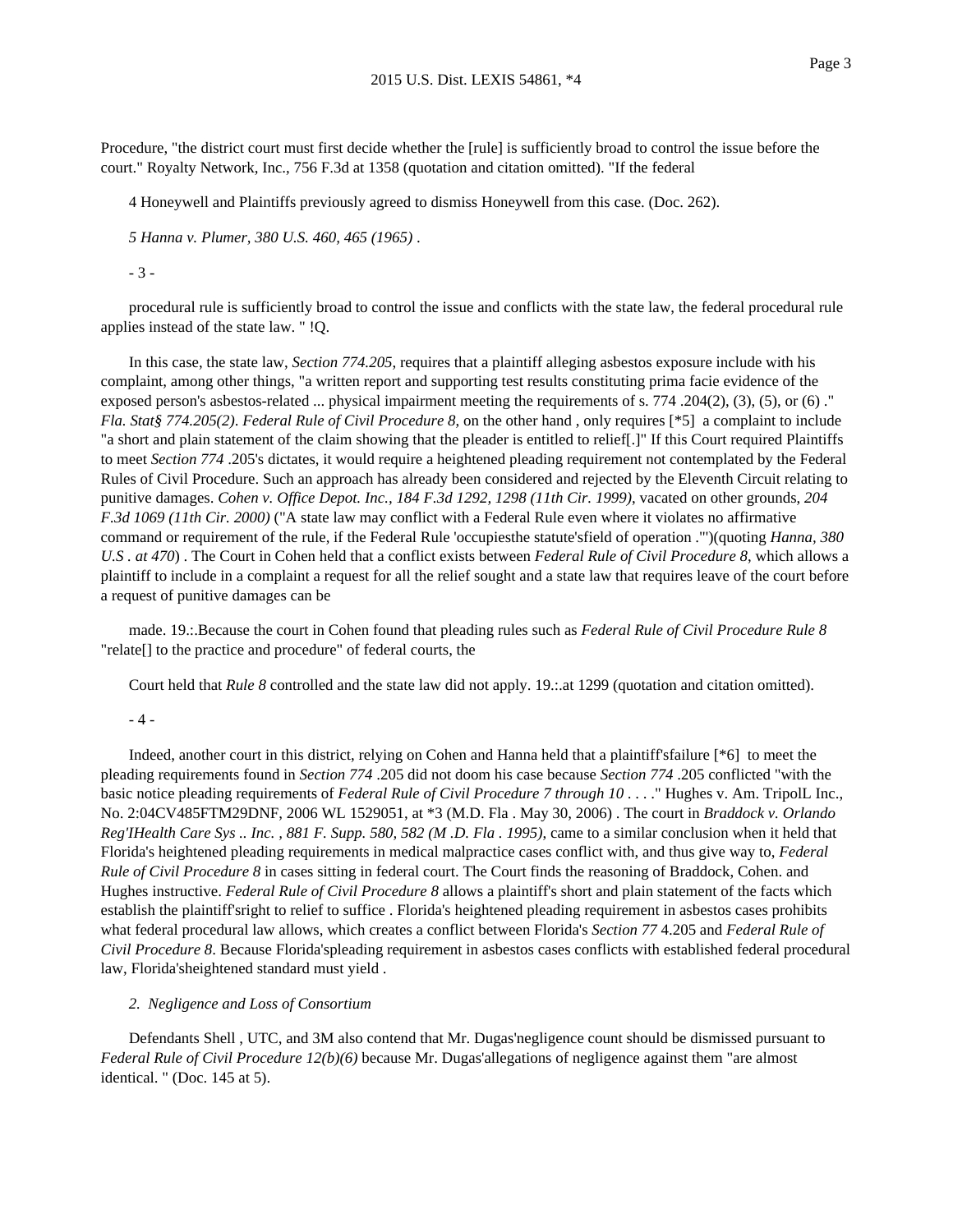To survive a *Rule 12(b)(6)* motion, a complaint is [\*7] not required to allege painstakingly specific factual allegations, "but only enough facts to state a claim to relief that is plausible on its face. " *Bell Atl. Corp. v. Twombly, 550 U.S. 544, 570, (2007)* . "A claim

- 5 -

has facial plausibility when the plaintiff pleads factual content that allows the court to draw the reasonable inference that the defendant is liable for the misconduct alleged." *Ashcroft v. Iqbal, 556 U.S. 662, 678 (2009)* (citation omitted). However, "[a] pleading that offers labels and conclusions or a formulaic recitation of the elements of a cause of

action will not do." *.!Q,,* (quotation and citation omitted) .

Florida law requires a claim of negligence to allege "that the defendant owed the plaintiff a duty of care, that the defendant breached that duty, and that the breach caused the plaintiff to suffer damages. " *Lewis v. City of St. Petersburg, 260 F.3d 1260, 1262 (11th Cir. 2001)* (citation omitted) . "The determination of the existence of a duty of care .. . is a question of law," *Goldberg v. Florida Power &Light Co., 899 So. 2d 1105, 1110 (Fla. 2005)* , which generally arises "[w]henever a human endeavor creates a generalized and foreseeable risk of harming others. " *Jennings v. BIC Corp. , 181 F.3d 1250, 1257 (11th Cir. 1999)* (quotation and citations omitted). Once formed , the duty requires the creator of the risk "either to lessen the risk or see that sufficient precautions

are taken to protect others from the harm that the risk poses." *.!Q,,*A breach [\*8] of that duty occurs when the person creating the risk of harm to others fails to take the same precautions another reasonable and careful person in similar circumstances would have taken . *Faddish v. Buffalo Pumps, 881 F. Supp. 2d 1361, 1367 (S.D . Fla . 2012)* (citations omitted).

Regarding Defendant 3M, Mr. Dugas alleges that 3M knew or should have known that users of its safety masks, like plaintiff, expected the masks to protect against a variety of dangerous airborne particles, like asbestos . Despite 3M's knowledge, 3M failed to properly design, manufacture, and sell its safety masks to protect against

# - 6 -

asbestos fibers . 3M failed to warn its users of the dangers of asbestos, including that 3M's masks would not provide adequate protection from asbestos. Further, when 3M became aware of the inadequacies of its safety masks for those working with and around asbestos , 3M failed to recall and retrofit its safety masks . As a result of 3M's actions (or lack thereof), Mr. Dugas was exposed to deadly asbestos fibers which caused Mr. Dugas to develop malignant mesothelioma. The disease has caused Mr. Dugas to incur substantial medical bills along with substantial pain and suffering . Accordingly, Mr. Dugas has sufficiently alleged facts upon which he [\*9] may be entitled to relief under a claim of negligence against 3M.

Regarding Defendants Shell and UTC, Mr. Dugas alleges they were responsible for the mining, processing, supplying, manufacturing, and distribution of asbestos

containing aircraft components.6 Defendants knew of or should have known that the products posed serious health risks to their intended users. Mr. Dugas claims he came into contact with those products while performing routine aircraft maintenance in his role as an aircraft structural mechanic with the United States Navy between 1967 and 1971 . Further, Defendants negligence in, among other things, designing their products to contain asbestos and in failing to warn of the dangers of asbestos caused Mr. Dugas to come into contact with the asbestos which led to the development malignant mesothelioma. Based on these facts, Mr. Dugas has sufficiently stated a claim for relief under a theory of negligence against Defendants Shell and UTC. Furthermore, as Mr. Dugas has stated a viable claim of negligence against all Defendants, Mrs. Dugas'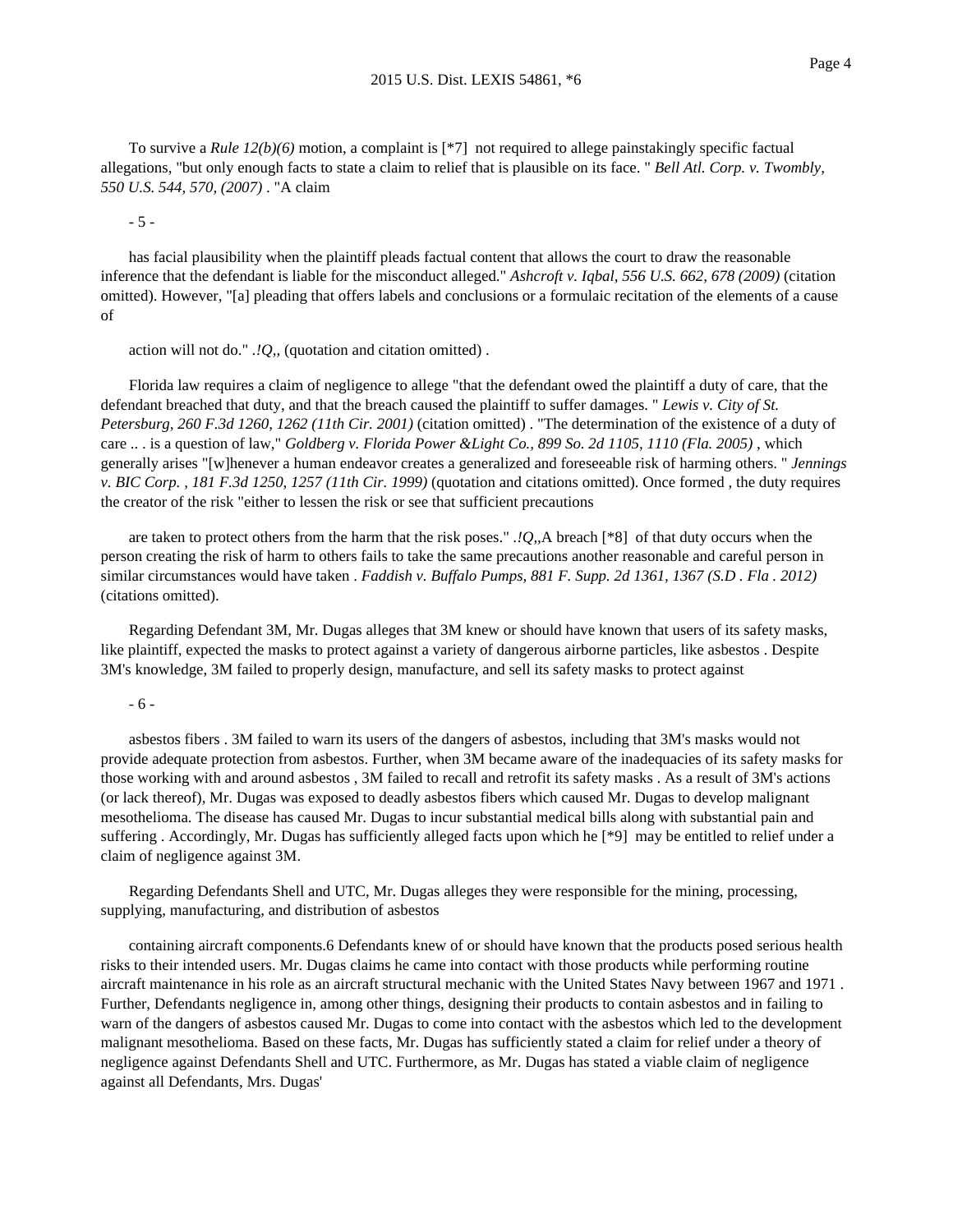6Plaintiff specifically alleges that Shell produced asbestos containing Epon aircraft adhesives while UTC produced asbestos containing [\*10] TF-30 aircraft engines.

- 7 -

claim of loss of consortium survives as well. *Gates v. Foley, 247 So. 2d 40, 45 (Fla. 1971)* ("[T]he wife of a husband injured as a proximate result of the negligence of another shall have a right of action against that same person for her loss of consortium .").

#### *3. Strict Liability*

Defendants 3M, Shell, and UTC argue that Mr. Dugas'claim under a theory of strict liability should also be dismissed. Defendants concede that the Second Amended Complaint states all the elements of strict liability for design defect and failure to warn claims, but nonetheless contend that the Second Amended Complaint'sspecificity is inadequate. To state a claim under a theory of strict liability, a plaintiff needs to [1] "establish the manufacturer'srelationship to the product in questions, [2] the defect and unreasonably dangerous condition of the product, and [3] the existence of the proximate causal connection between such condition and the user'sinjuries or damages." *West v. Caterpillar Tractor Co., 336 So. 2d 80, 87 (Fla. 1976)*.

Regarding 3M, Plaintiffs charge 3M with the design, manufacture, and distribution of safety masks used by Mr. Dugas while he was in the Navy. The masks were allegedly defective because they failed to adequately protect users, like Mr. Dugas, from certain [\*11] hazardous airborne particulates, like asbestos. Additionally, 3M allegedly failed to provide adequate warning that the masks would not protect users from asbestos. That defect and the failure to warn led to Mr. Dugas inhaling asbestos fibers which caused Mr. Dugas to develop malignant mesothelioma. These facts are specific as to 3M'srelationship to the product at issue, the defect in the product, the lack of accompanying warning, and how that defect caused Mr. Dugas'injury. Accordingly,

- 8 -

Mr. Dugas has plead a claim for recovery pursuant to a theory of strict liability with sufficient specificity.

As to Defendants Shell and UTC, Plaintiffs state that Shell and UTC designed aircraft components which contained asbestos. Those components were defective because they contained asbestos fibers, which were released when the products were sanded and cleaned in the course of their intended use. At the time of the asbestos-containing components'manufacture, there existed alternative non-asbestos-containing components which could act as viable substitutes for the asbestos-containing components. The exposure to the released asbestos fibers caused Mr. Dugas to develop mesothelioma. These facts [\*12] establish (1) the relationship of the products to Defendants, (2) that they were defective in that their normal use resulted in the release of asbestos fibers, which (3) caused Mr. Dugas to develop mesothelioma. Defendants' argument that Mr. Dugas does not state with greater specificity the particular design defect which resulted in the release of asbestos fibers is unavailing. See Egbebike v. Wal-Mart Stores E., LP, No. 3: 13-CV-865-J-34MCR, 2014 WL 3053184, at \*2 (M .D. Fla. July 7, 2014) (holding that an allegation that a mattress was defective because it "popped, producing a large hole" sufficiently described a defect for purposes of a strict products liability claim). That a specific product released asbestos fibers in the course of its intended use, and without warning according to Mr. Dugas, adequately describes a defect in both the design of the product and in the warning of the hazards associated with the foreseeable use of the product.

### *4. Fraudulent Concealment*

a. *Federal Rule of Civil Procedure 9(b)*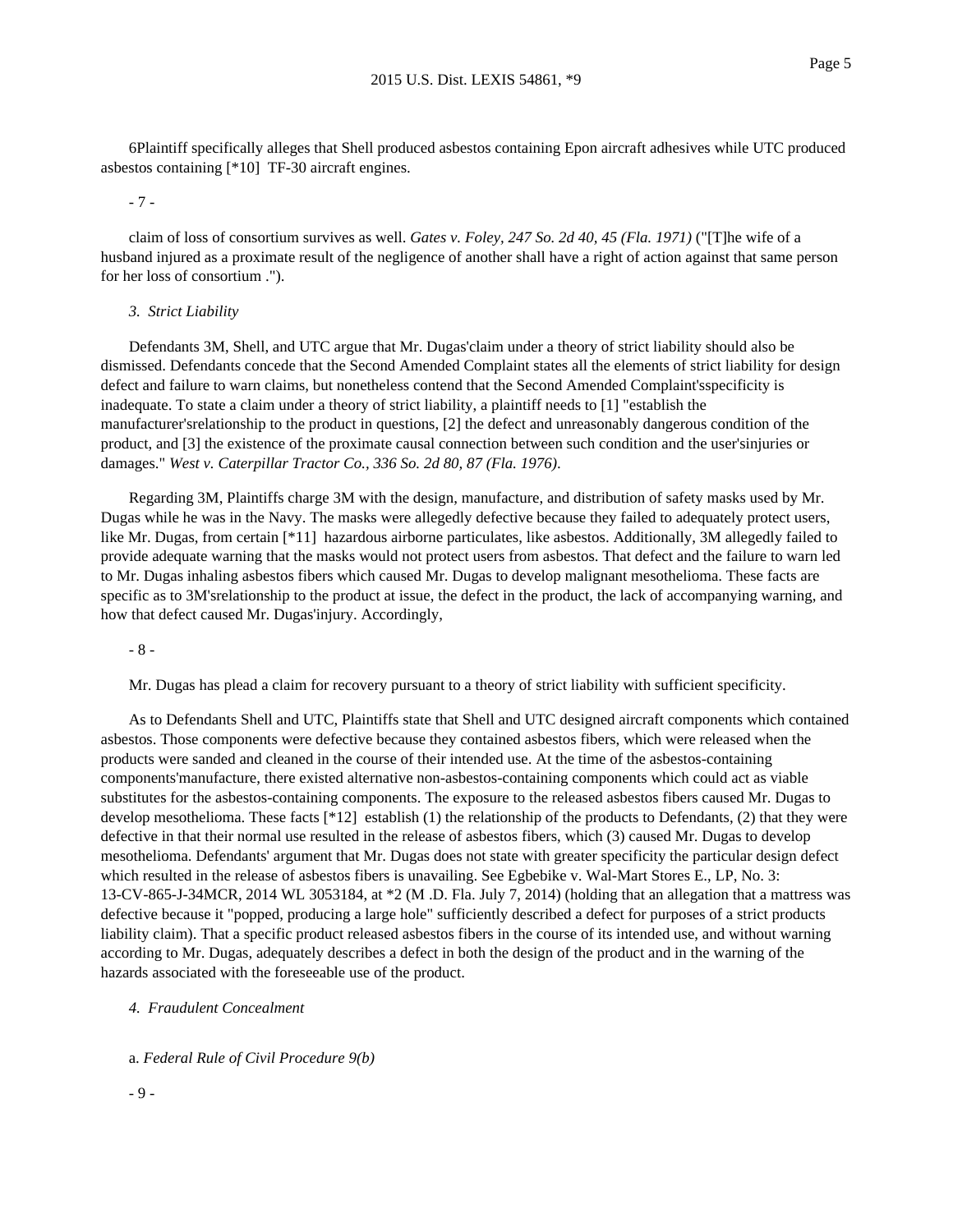Defendants 3M, Shell, UTC, and IMO contend that Mr. Dugas'claims of fraudulent concealment should be dismissed because Mr. Dugas'allegations of fraudulent concealment are stated with insufficient particularity and because Defendants had no duty to disclose [\*13] the risks of asbestos to Mr. Dugas. Under Florida law, a claim for fraudulent concealment is the same as one for fraudulent misrepresentation. *Grills v. Philip Morris USA. Inc., 645 F. Supp. 2d 1107, 1119 (M.D . Fla. 2009)* . A claim for fraudulent misrepresentation may survive only when a plaintiff can show:

(1) a misrepresentation of material fact or suppression of the truth ;

(2) [a] knowledge of the representor of the misrepresentation, or [b] representations made by the representor without knowledge as to either the truth or falsity, or  $[c]$  representations made under circumstances in which the representor ought to have known, if he did not know, of the falsity thereof;

(3) an intention that the representor induce another to act on it; and

(4) resulting injury to the party acting in justifiable reliance on the representation .

*Jones v. Gen . Motors Corp ., 24 F. Supp. 2d 1335, 1339 (M.D. Fla. 1998)* (citation omitted); see also *Johnson v. Davis, 480 So. 2d 625, 627 (Fla. 1985)*.

Because a claim for fraudulent concealment sounds in fraud it must meet *Rule 9(b)*'s heightened pleading standard by "stat[ing] with particularity the circumstances constituting fraud ." U.S. v. All Children's Health System Inc. , No. 8:11-cv-1687, 2013 WL 1651811 at \*2 (M .D. Fla . Nov. 15, 2013) (quoting *Fed. R. Civ. P. 9(b)*) . "The particularity requirement of *Rule 9(b)* is satisfied if the complaint alleges 'facts as to time, place, and substance of the defendant'salleged fraud , specifically [\*14] the details of the defendant'sallegedly fraudulent acts, when they occurred , and who engaged in

- 10 -

them."'~ (quoting *Hopper v. Solvay Pharm ., Inc., 588 F.3d 1318, 1324 (11th Cir. 2009)* (quotations omitted)). However, "knowledge ... may be alleged generally." *Fed . R. Civ. P. 9(b)* . "The purpose of *Rule 9(b)* is to alert defendants to the precise misconduct with which they are charged and protect defendants against spurious charges." U.S. ex rel. Matheny v. Medco Health Solutions, Inc., 671F.3d1217, 1222 (11th Cir. 2012) (citations and quotation omitted). However, the Eleventh Circuit has cautioned that "a court considering a motion to dismiss for failure to plead fraud with particularity should always be careful to harmonize the directives of *Rule 9(b)* with the broader policy of notice pleading ." *Friedlander v. Nims, 755 F.2d 810, 813 (11th Cir. 1985)*.

Mr. Dugas specifically alleges that 3M marketed and sold its safety masks for use with asbestos and asbestos containing products. 3M conducted testing of its masks and, after reviewing the results, knew the masks did not protect against asbestos. Despite this knowledge, 3M failed to inform purchasers and users of the masks that the masks did not shield against asbestos exposure. 3M sought to maintain the popularity of its safety masks by omitting information related to the shortcomings of [\*15] the masks, thus, inducing purchasers and users to continue buying and using the masks. As a result of 3M'sfailure to disclose the risks associated with the use of its safety masks with and around asbestos and asbestos containing products, users, like Mr. Dugas, were left with a false sense of security and were exposed to asbestos. This exposure caused Mr. Dugas to develop mesothelioma. Mr. Dugas'sallegations state the relevant time period , product, and nature of 3M'sconcealment. Moreover, Mr. Dugas avers 3M had knowledge of its product'slimitations and that 3M'sconcealment of its product's limitations led to his injury. Accordingly, Mr. Dugas'claim of fraudulent concealment

- 11 -

against 3M meets *Rule 9(b)*'sheightened pleading requirement. See Haskin v. R.J. Reynolds Tobacco Co., 995 F.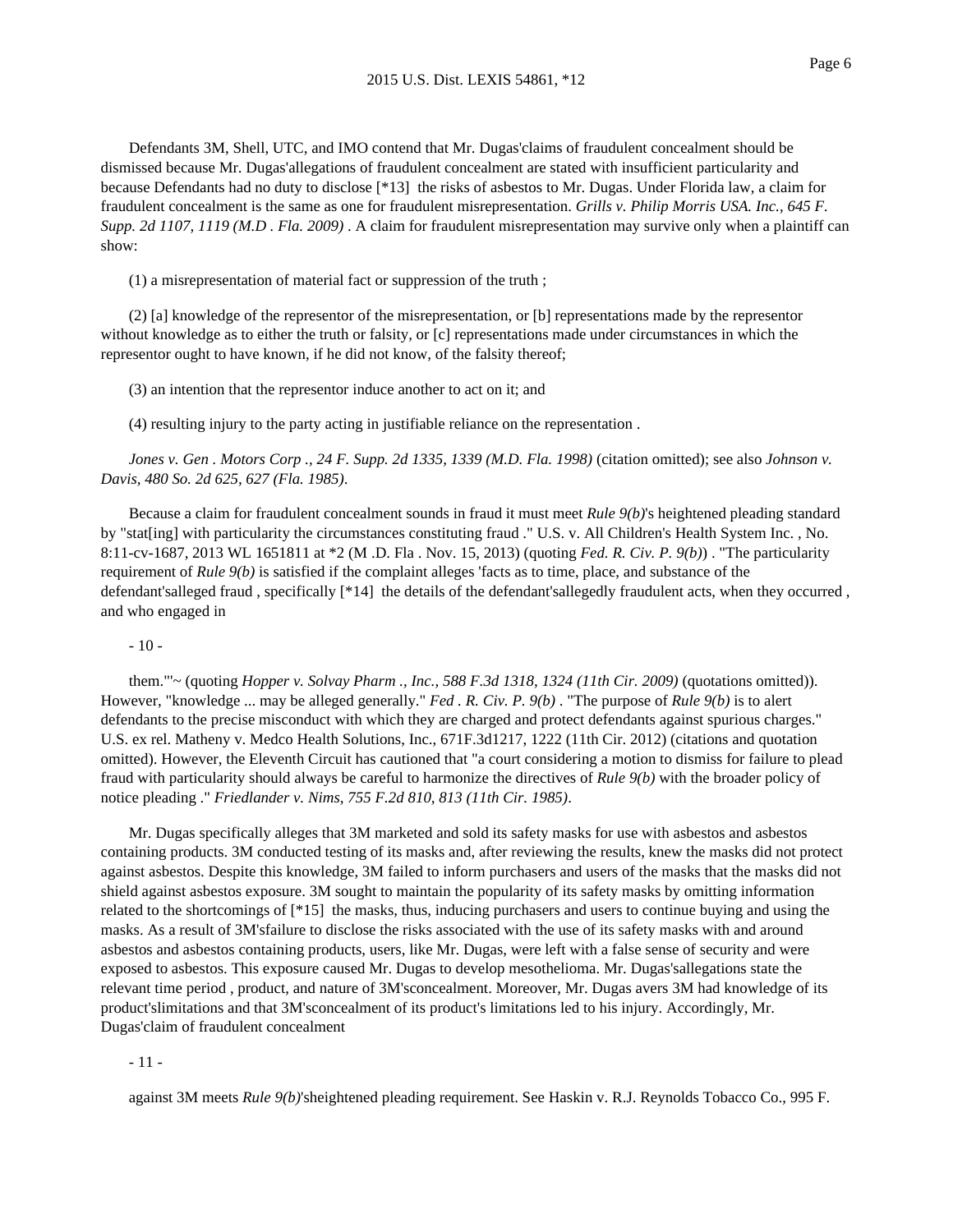### Supp . 1437, 1439 (M.D . Fla.1998).

Mr. Dugas'claims of fraudulent concealment against UTC, Shell, and IMO fail to achieve the same level of specificity found in his claim against 3M. For example, Mr. Dugas dedicates one separate paragraph for UTC, Shell, and IMO, wherein each paragraph only differs by naming a different source of Mr. Dugas'sexposure to asbestos. Following the individual paragraphs, Mr. Dugas concludes his section dedicated to his fraudulent concealment claim by generally [\*16] claiming that all Defendants concealed and suppressed facts of the dangers of asbestos, despite their knowledge of the dangers of asbestos in order to continue selling their products . Mr. Dugas'lumping all of Defendants together is fatal to his claim of fraudulent concealment. Haskin, 995 F. Supp . at 1439 ("Courts have interpreted *Rule 9(b)* to require plaintiffs to differentiate their allegations when suing more than one defendant, especially in a case this size, and inform each defendant separately of the allegations surrounding his alleged participation in the fraud.") (quotations and citations omitted); see also *Mills v. Polar Molecular Corp., 12 F.3d 1170, 1175 (2d Cir. 1993)* ("*Rule 9(b)* is not satisfied where the complaint vaguely attributes the alleged fraudulent statements to 'defendants"'). (citation omitted) . Mr. Dugas's claims of fraudulent concealment fail to differentiate between UTC, Shell, and IMO, other than mentioning that each was responsible for producing a different asbestos-riddled product. Mr. Dugas also fails to allege with specificity the nature of each Defendant'salleged fraudulent conduct. Therefore, Mr. Dugas'claims of fraudulent concealment against UTC, Shell, and IMO are due to be dismissed.

- 12 -

### b. Duty to Disclose

Defendants'second argument for dismissal of Mr. [\*17] Dugas'claim of fraudulent concealment is that they were not required to disclose the dangers of their asbestos containing products (or protective masks) to Mr. Dugas because they were not in privity with Mr. Dugas . The argument follows that if Defendants were not in privity with Mr. Dugas, then Defendants owed no duty of care to Mr. Dugas . Mr. Dugas never directly purchased the products at issue in this case. Instead, the Navy procured the products and Mr. Dugas, being in the Navy'semploy, became their ultimate user.

The Southern District of Florida confronted a similar issue in *In re Asbestos Litigation, 679 F. Supp. 1096, 1099 (S .D. Fla . 1987)*, wherein the defendant manufacturers asserted that the plaintiff users failed to state a claim for breach of implied warranty because there was no privity between the defendants and the plaintiffs. The court reasoned there was privity between the plaintiff users and the defendant manufacturers because the plaintiffs were foreseeable users of the product, and at the time of the distribution of the product the defendants "possessed superior

knowledge as to the dangerous propensities of the products." klIn this case, Defendants were sophisticated designers, manufactures, and distributors that provided various [\*18] parts and components to the Navy for use in naval aircraft. By virtue of their positions, Defendants were far better equipped with the knowledge of the dangers of their products. Mr. Dugas, as an aircraft mechanic, was a foreseeable user of Defendants'products, and did not know, and was not in a position to know, of the dangers of Defendants'products. Owing to their relative positions, Defendants owed Mr.

# - 13 -

Dugas a duty of reasonable care to disclose to Mr. Dugas the dangers of the

foreseeable use of their products.7

c. Plaintiffs'Request for Leave to Amend

In Plaintiffs'Response, they request leave of the Court to cure any pleading

defects . Initially, the Court notes such a request is improper. See Horne v. Winn Dixie,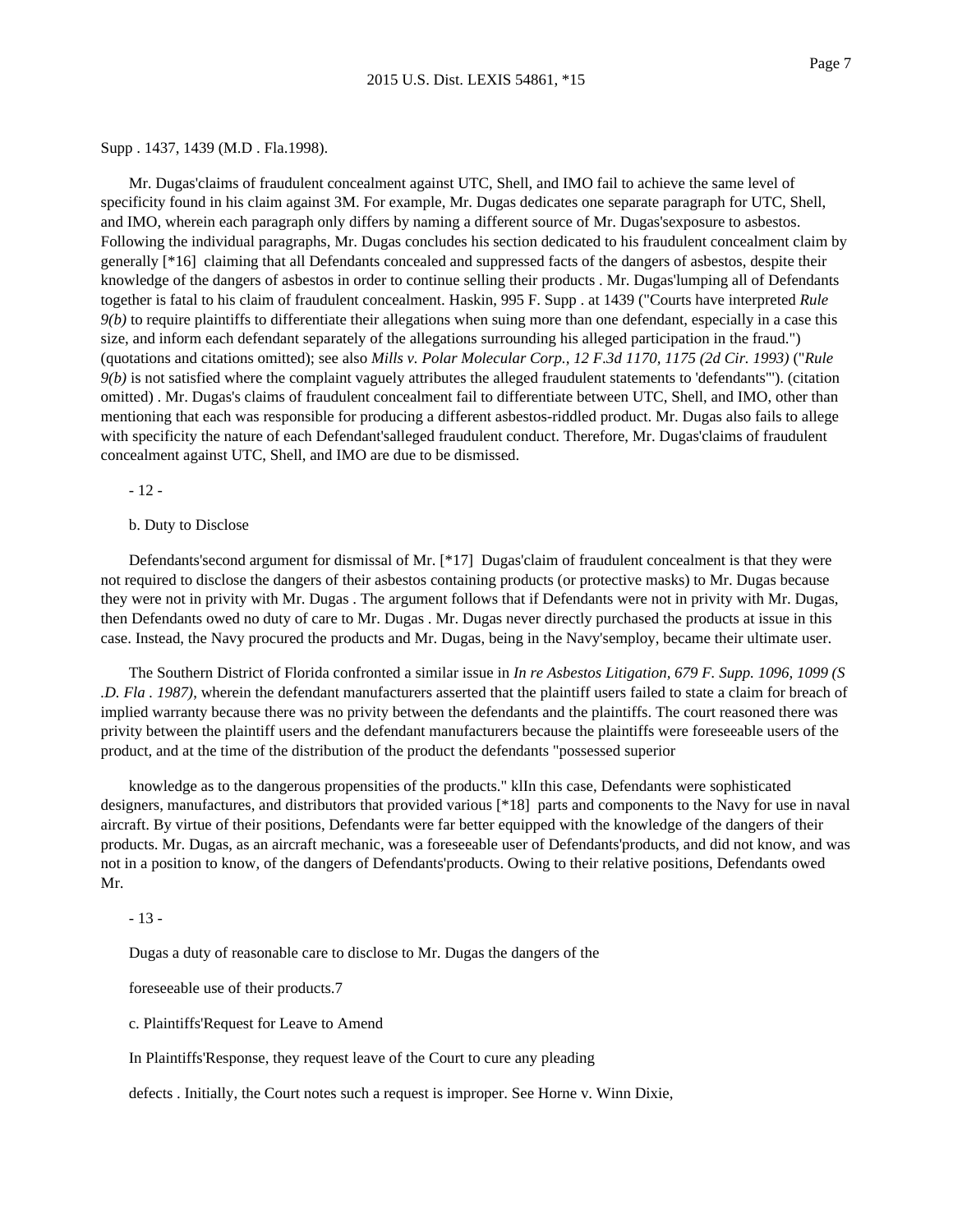Inc. , No. 306CV1068J25MCR, 2006 WL 3841798, at \*3 (M .D. Fla. Dec. 11, 2006) ("[A]ll requests for relief from, or action by, the Court must be in the form of a motion. "); Armington v. Dolgencorp, Inc., No . 3:07-CV-1130-J-JRK, 2009 WL 210723, at \*2 (M.D . Fla. Jan. 20, 2009) ("It is not appropriate to seek an order for affirmative relief in a response to a motion.") (citing *Fed . R. Civ. P. 7(b)*) . Even considering Plaintiffs'request to amend, however, the Court still finds amendment inappropriate. "A plaintiff seeking leave to amend its complaint after the deadline [\*19] designated in a scheduling order must demonstrate good cause under *Fed. R. Civ. P. 16(b)*." S. Grouts & Mortars. Inc. v. 3M *Co ., 575 F.3d 1235, 1241 (11th Cir. 2009)* . The Court's original Case Management and Scheduling Order set December 1, 2014 as the deadline for amendments to the pleadings. (Doc. 104; "CMSO"). The CMSO specifically invited Plaintiffs to remedy any deficiencies by the December 1, 2014 deadline, even

7 Mr. Dugas'allegations that Defendants not only failed to disclose the dangers of their prodt,Jcts, but also intentionally withheld that information to sustain demand for their products distinguishes Mr. Dugas'failure to warn claim from his fraudulent concealment claim. Mr. Dugas'fraudulent concealment claim requires that the omission of a material fact be made with intent to induce the user to alter his or her behavior, a failure to warn claim does not. See Johns-Manville Sales Corp . v. Janssens, 463 So . 2d 242, 249 (Fla . 1st DCA 1984) ("[A] manufacturer's*intentional refusal* to warn users of known dangers inherent in its products, even where the exact extent of its capacity to cause injury is not definitely known, is not unlike the tort of fraudulent misrepresentation.") (emphasis added).

- 14 -

though Plaintiffs had already twice amended their original Complaint [Doc. 2] . (Docs. [\*20] 19 and 113). Is it now April 27, 2015, and Plaintiffs offer no showing of good cause why the Court should grant them leave to amend their Second Amended Complaint. Moreover, the amendment deadline was set in an effort to accommodate Plaintiffs'request for an expedited trial in this matter. Discovery is set to close on April 24, 2015, and the parties' Dispositive and Daubert Motions are due May 1, 2015 . Thus, Plaintiffs'request to amend their Second Amended Complaint would necessarily delay resolution of this action, which has been expedited at their request.

Accordingly, after due consideration , it is

# **ORDERED :**

1. Defendants'Motions to Dismiss [Docs. 141 , 145, 154, and 156] is

### **GRANTED in part and DENIED in part** as set forth herein.

2. Plaintiffs'claims of fraudulent concealment against United Technologies

Corporation, IMO Industries, and Shell Oil Company are **DISMISSED with prejudice.**

'[h